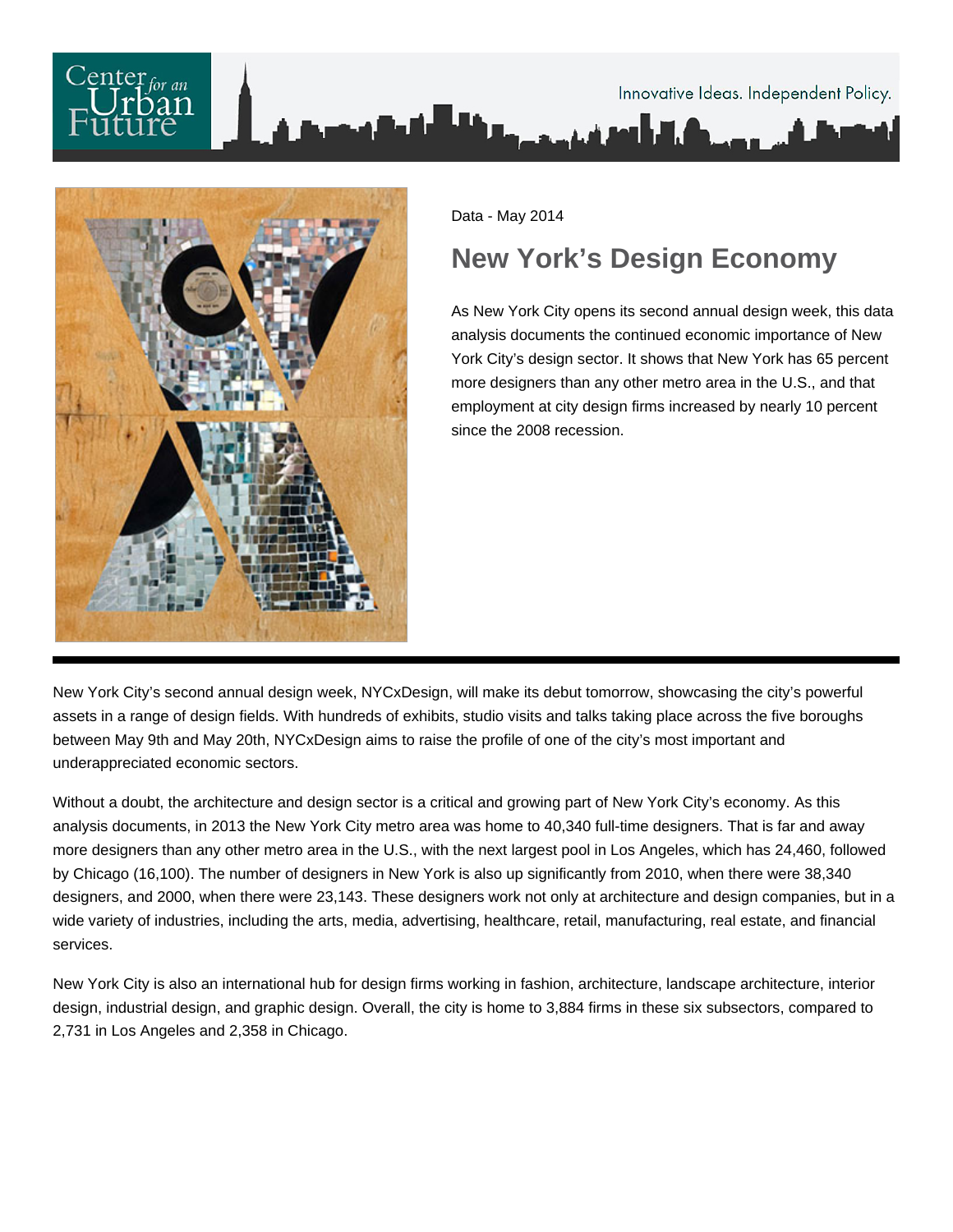Although employment at design firms dipped in the wake of the 2008 financial crisis, the number of design sector jobs bounced back quickly after the economy started to pick up again. Between 2010 and 2012, the number of employees at city design firms increased by nearly 10 percent, going from a post-recession low of 22,015 in 2010 to 24,079 two years later. In the ten years between 2003 and 2012, employment in the city's design sector increased 23 percent.

Citywide, three different design fields saw increases of at least 20 percent in the number of firms between 2003 and 2012: fashion design (with a 38 percent increase in firms), landscape design (+32 percent) and architecture (+24 percent). The number of firms increased by smaller amounts in other design fields, including interior design (+12 percent), industrial design (+7 percent) and graphic design (+2 percent).

Over this period, Brooklyn and Queens have both outpaced Manhattan in the growth of design firms. While the number of all design firms in Manhattan increased by just 6 percent during this time, Brooklyn experienced a 101 percent gain and Queens a 45 percent gain. Brooklyn experienced a significant spike in firms in nearly every design field, including architecture (149 percent increase), fashion design (+119 percent) and graphic design (+115 percent). Queens saw a 63 percent increase in architectural firms and a 61 percent increase in interior design firms. Over the same period, Manhattan experienced a 24 percent increase in fashion design firms, a 14 percent increase in architecture firms, and a 12 percent decreasen graphic design firms.

However, though the rate of growth is higher in Brooklyn and Queens, Manhattan is still very much the center of the city's design sector; the borough is home to 2,989 firms employing 21,684 people, compared to 532 firms employing 1,472 people in Brooklyn and 273 firms employing 785 people in Queens.

This report is a follow-up to several previous reports published by the Center for an Urban Future about the economic importance of New York's design industries, including [Growth By Design \(2011\)](http://nycfuture.org/research/publications/growth-by-design), [Designing New York's Future \(2012\)](http://nycfuture.org/research/publications/designing-new-yorks-future) and [8 Ways to Grow NYC's Design Sector \(2013\).](http://nycfuture.org/research/publications/8-ways-to-grow-new-yorks-design-sector)

> Image not readable or empty /images/uploads/New-Yorks-Design-Economy-01-Professional-Desingers-Working-in-the-NY-

# Source: Occupational Employment Survey (OES); Bureau of Labor Statistics (BLS), 2013. New York-White Plains-Wayne Metro Division. See Note 1.

Image not readable or empty /images/uploads/New-Yorks-Design-Economy-02-Top-US-Metro-Areas-by-Number-of-Practic

## Source: OES; BLS, 2013. Numbers represent Metro Division estimates. See Note 2.

Image not readable or empty /images/uploads/New-Yorks-Design-Economy-03-Top-US-Cities-by-Number-of-Design-Firms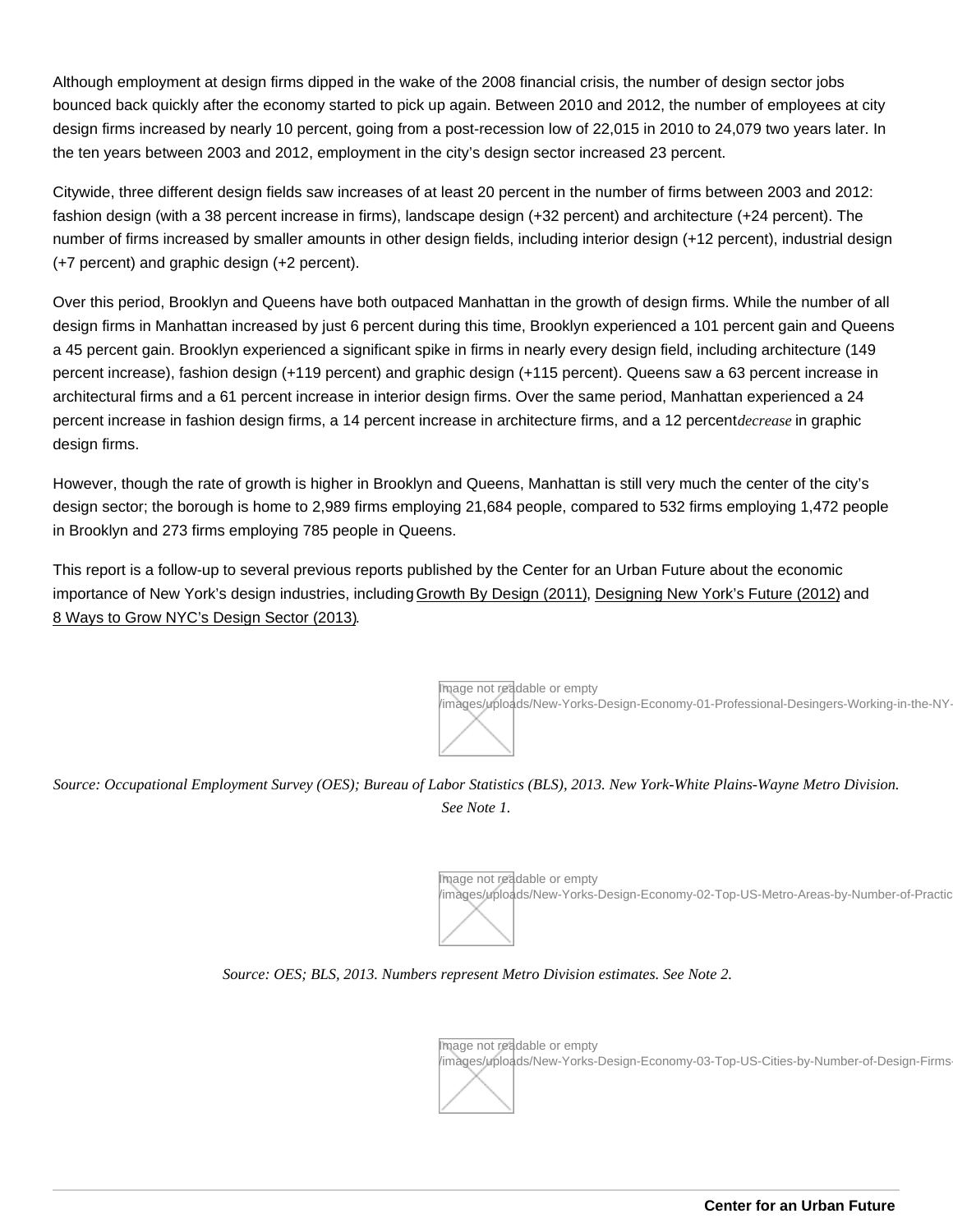*Source: Quarterly Census of Employment and Wages (QCEW); BLS, 2012. Numbers represent county level estimates. See Note 3.*

Image not readable or empty /images/uploads/New-Yorks-Design-Economy-04-Number-of-Employees-at-NYC-Design-Firms.png

*Source: QCEW; BLS, 2003-2012.*

Image not readable or empty images/uploads/New-Yorks-Design-Economy-05-Percent-Change-in-Number-of-NYC-Desigr

*Source: QCEW; BLS, 2003-2012.*

Image not readable or empty /images/uploads/New-Yorks-Design-Economy-06-Percent-Change-in-Number-of-Brooklyn-De

*Source: QCEW; BLS, 2003-2012.*

Image not readable or empty /images/uploads/New-Yorks-Design-Economy-07-Percent-Change-in-Number-of-Queens-De

*Source: QCEW; BLS, 2003-2012.*

Image not readable or empty /images/uploads/New-Yorks-Design-Economy-08-Percent-Change-in-Number-of-Manhattan-I

*Source: QCEW; BLS, 2003-2012.*

Image not readable or empty /images/uploads/New-Yorks-Design-Economy-09-NYC-Design-Firm-Employees.png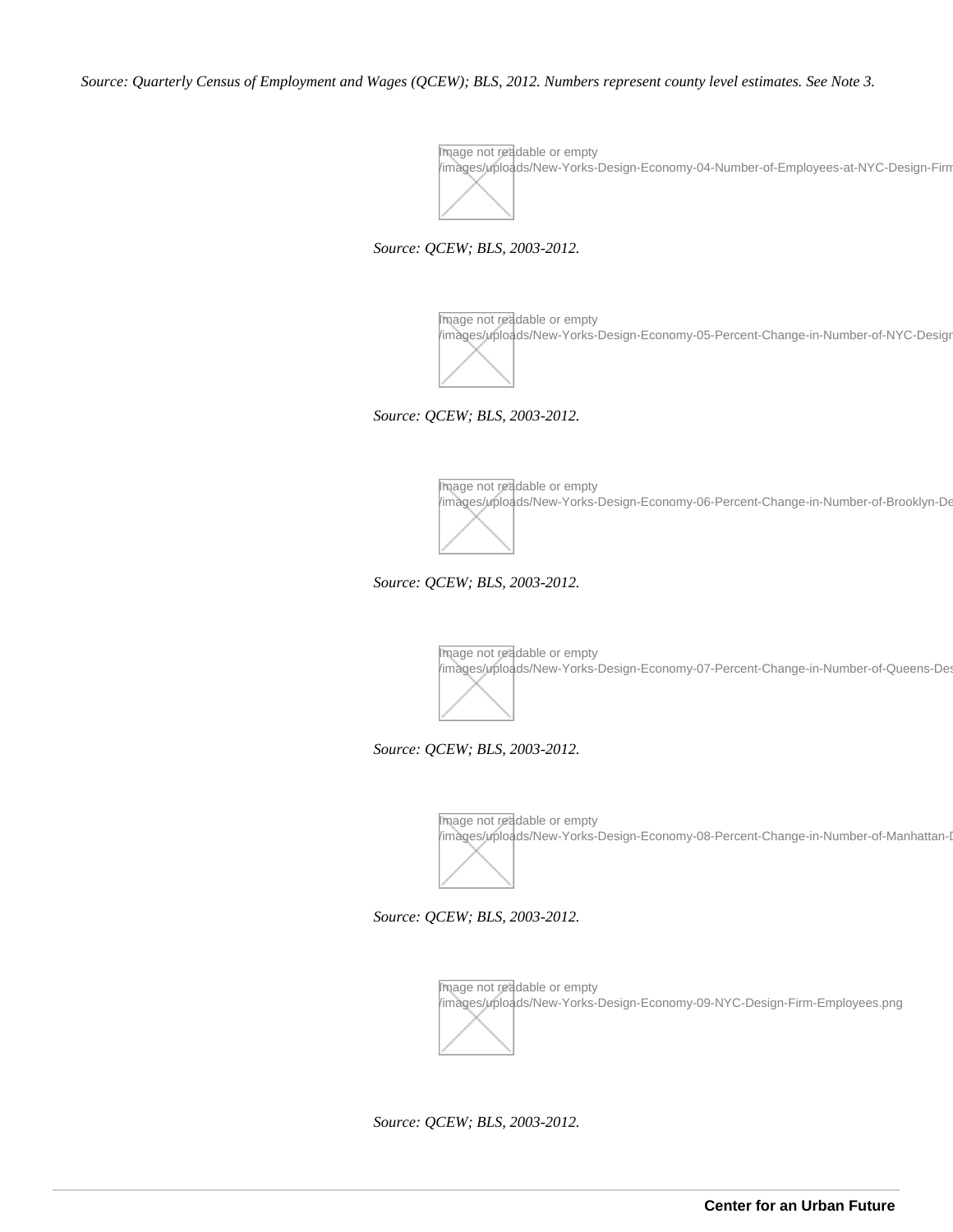| Growth of Design Firms in New York City: 2003-2012 |      |      |      |      |      |      |      |      |      |      |
|----------------------------------------------------|------|------|------|------|------|------|------|------|------|------|
|                                                    | 2003 | 2004 | 2005 | 2006 | 2007 | 2008 | 2009 | 2010 | 2011 | 2012 |
| Graphic Design<br>Firms                            | 1000 | 973  | 958  | 981  | 1040 | 1083 | 1049 | 1032 | 1017 | 1018 |
| <b>Industrial Design</b><br>Services               | 99   | 99   | 104  | 106  | 110  | 118  | 119  | 115  | 111  | 106  |
| <b>Interior Design</b><br>Services                 | 692  | 691  | 728  | 750  | 816  | 866  | 846  | 815  | 788  | 775  |
| <b>Total NYC Design</b><br>Firms                   | 3340 | 3366 | 3459 | 3578 | 3848 | 4058 | 3969 | 3911 | 3880 | 3884 |
| <b>Architectural Firms</b>                         | 1073 | 1095 | 1149 | 1224 | 1295 | 1342 | 1323 | 1315 | 1330 | 1333 |
| Landscape<br>Architectural<br>Services             | 62   | 86   | 90   | 88   | 93   | 99   | 92   | 86   | 82   | 82   |
| <b>Fashion Design</b><br>Firms                     | 414  | 422  | 430  | 429  | 494  | 550  | 540  | 548  | 552  | 570  |

| Growth of Design Firms in Brooklyn: 2003-2012 |      |      |      |      |      |      |      |      |      |      |
|-----------------------------------------------|------|------|------|------|------|------|------|------|------|------|
|                                               | 2003 | 2004 | 2005 | 2006 | 2007 | 2008 | 2009 | 2010 | 2011 | 2012 |
| Landscape<br>Architectural<br>Services        | 12   | 14   | 14   | 12   | 13   | 14   | 12   | 10   | 11   | 14   |
| <b>Interior Design</b><br>Services            | 50   | 53   | 53   | 63   | 68   | 67   | 64   | 66   | 59   | 65   |
| <b>Industrial Design</b><br>Services          | 16   | 17   | 17   | 18   | 23   | 26   | 26   | 29   | 30   | 27   |
| <b>Total Brooklyn</b><br>Design Firms         | 265  | 283  | 282  | 315  | 373  | 430  | 430  | 457  | 491  | 532  |
| Graphic Design<br>Firms                       | 85   | 90   | 90   | 102  | 115  | 141  | 139  | 154  | 168  | 183  |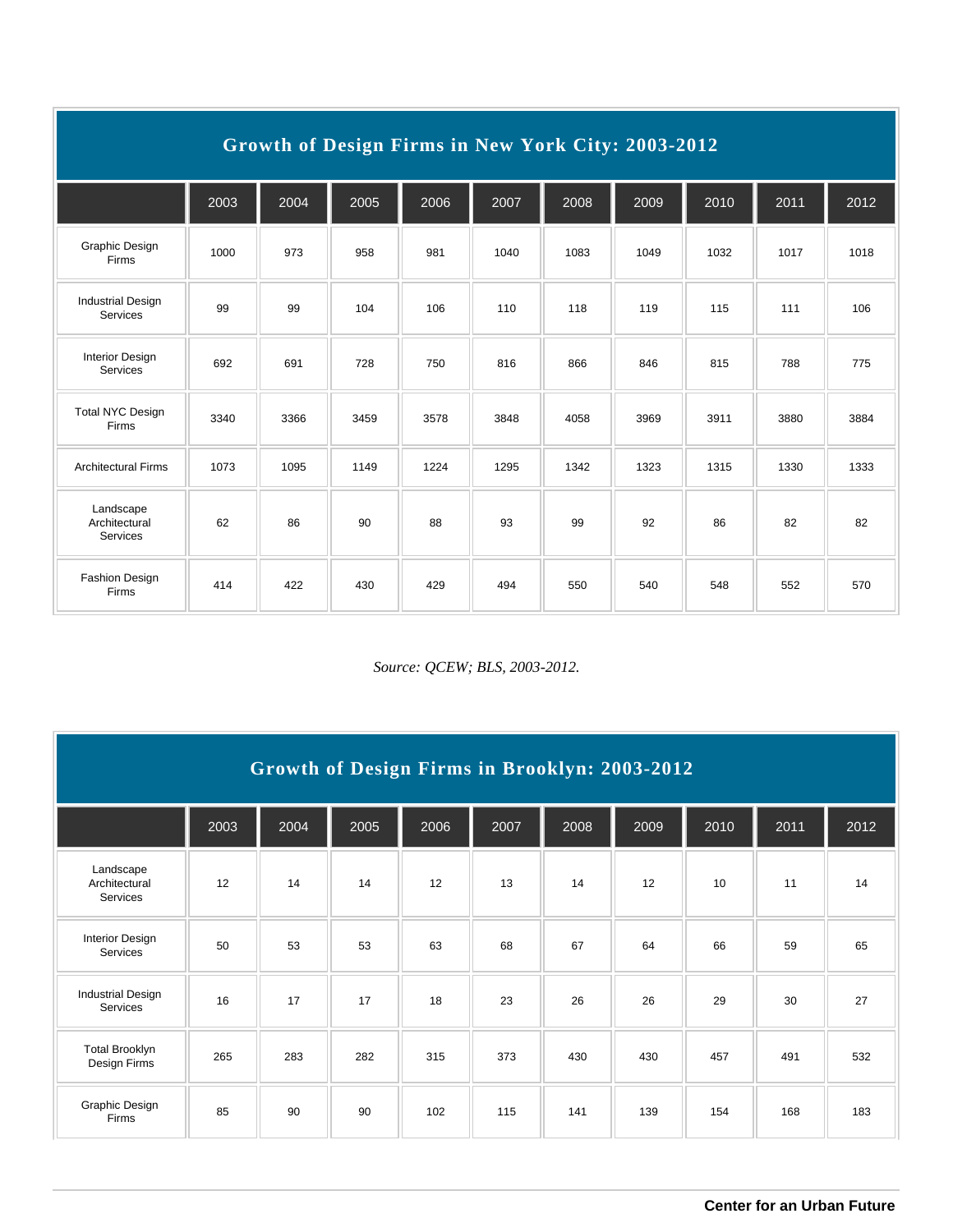| Fashion Design<br>Firms    | 37 | 38 | 38 | 38 | 50  | 60  | 63  | 69  | 73  | 81  |
|----------------------------|----|----|----|----|-----|-----|-----|-----|-----|-----|
| <b>Architectural Firms</b> | 65 |    | 70 | 82 | 104 | 122 | 126 | 129 | 150 | 162 |

*Source: QCEW; BLS, 2003-2012.*

| Growth of Design Firms in Queens: 2003-2012 |      |      |      |      |      |                |      |      |      |                |
|---------------------------------------------|------|------|------|------|------|----------------|------|------|------|----------------|
|                                             | 2003 | 2004 | 2005 | 2006 | 2007 | 2008           | 2009 | 2010 | 2011 | 2012           |
| <b>Industrial Design</b><br>Services        | 9    | 6    | 6    | 5    | 6    | $\overline{7}$ | 8    | 8    | 8    | $\overline{7}$ |
| Landscape<br>Architectural<br>Services      | 12   | 12   | 13   | 13   | 11   | 10             | 10   | 11   | 11   | 12             |
| Graphic Design<br>Firms                     | 53   | 52   | 50   | 53   | 54   | 58             | 60   | 58   | 64   | 65             |
| <b>Total Queens</b><br>Design Firms         | 2077 | 196  | 213  | 230  | 252  | 271            | 269  | 258  | 264  | 273            |
| <b>Interior Design</b><br>Services          | 38   | 39   | 44   | 49   | 64   | 70             | 71   | 62   | 58   | 61             |
| <b>Architectural Firms</b>                  | 63   | 69   | 82   | 90   | 94   | 100            | 96   | 95   | 96   | 103            |
| <b>Fashion Design</b><br>Firms              | 13   | 18   | 18   | 20   | 23   | 26             | 24   | 24   | 27   | 25             |

| Growth of Design Firms in Manhattan: 2003-2012 |      |      |      |      |      |      |      |      |      |      |
|------------------------------------------------|------|------|------|------|------|------|------|------|------|------|
|                                                | 2003 | 2004 | 2005 | 2006 | 2007 | 2008 | 2009 | 2010 | 2011 | 2012 |
| Graphic Design<br>Firms                        | 856  | 819  | 805  | 811  | 852  | 866  | 830  | 801  | 766  | 752  |
| <b>Industrial Design</b><br>Services           | 70   | 70   | 75   | 77   | 77   | 80   | 80   | 73   | 69   | 68   |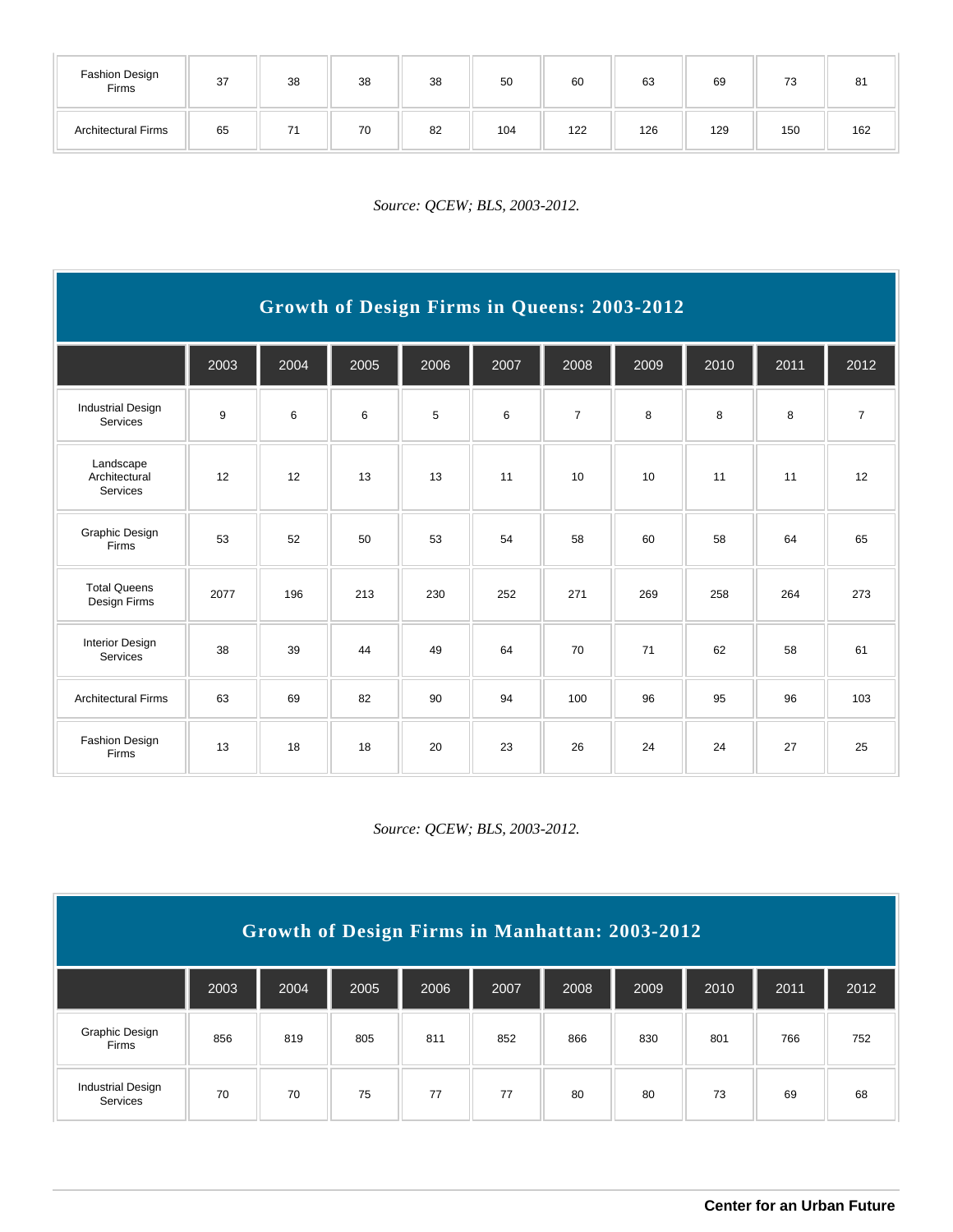| Landscape<br>Architectural<br>Services | 50   | 53   | 55   | 57   | 63   | 67   | 62   | 59   | 55   | 51   |
|----------------------------------------|------|------|------|------|------|------|------|------|------|------|
| <b>Total Manhattan</b><br>Design Firms | 2833 | 2804 | 2873 | 2937 | 3119 | 3254 | 3166 | 3098 | 3029 | 2989 |
| <b>Interior Design</b><br>Services     | 590  | 586  | 613  | 624  | 667  | 711  | 692  | 670  | 656  | 636  |
| <b>Architectural Firms</b>             | 903  | 913  | 953  | 1001 | 1045 | 1074 | 1058 | 1051 | 1042 | 1029 |
| Fashion Design<br>Firms                | 364  | 363  | 372  | 367  | 415  | 456  | 444  | 444  | 441  | 453  |

| Design Industry Employment by Borough  |                         |                  |           |           |  |  |  |  |  |
|----------------------------------------|-------------------------|------------------|-----------|-----------|--|--|--|--|--|
| Brooklyn                               | 2003                    | 2010             | 2011      | 2012      |  |  |  |  |  |
| <b>Architectural Firms</b>             | 299                     | 387              | 506       | 551       |  |  |  |  |  |
| Landscape Architectural Services       | 27                      | 21               | 82        | 92        |  |  |  |  |  |
| <b>Interior Design Services</b>        | 110                     | 167              | 130       | 139       |  |  |  |  |  |
| <b>Industrial Design Services</b>      | 18                      | 67               | 88        | 88        |  |  |  |  |  |
| <b>Graphic Design Firms</b>            | 128                     | 285              | 335       | 425       |  |  |  |  |  |
| Fashion Design Firms                   | 100<br>124              |                  | 141       | 177       |  |  |  |  |  |
| <b>Brooklyn Design Firms Employees</b> | 682                     | 1051             | 1282      | 1472      |  |  |  |  |  |
|                                        |                         |                  |           |           |  |  |  |  |  |
| <b>Bronx</b>                           | 2003                    | 2010             | 2011      | 2012      |  |  |  |  |  |
| <b>Architectural Firms</b>             | 13                      | 13               | 11        | 11        |  |  |  |  |  |
| Landscape Architectural Services       | <b>ND</b>               | 15               | <b>ND</b> | <b>ND</b> |  |  |  |  |  |
| <b>Interior Design Services</b>        | 16                      | 11               | 11        | 12        |  |  |  |  |  |
| <b>Industrial Design Services</b>      | <b>ND</b>               | <b>ND</b>        | <b>ND</b> | <b>ND</b> |  |  |  |  |  |
| Graphic Design Firms                   | $\overline{\mathbf{4}}$ | $\boldsymbol{9}$ | 14        | 13        |  |  |  |  |  |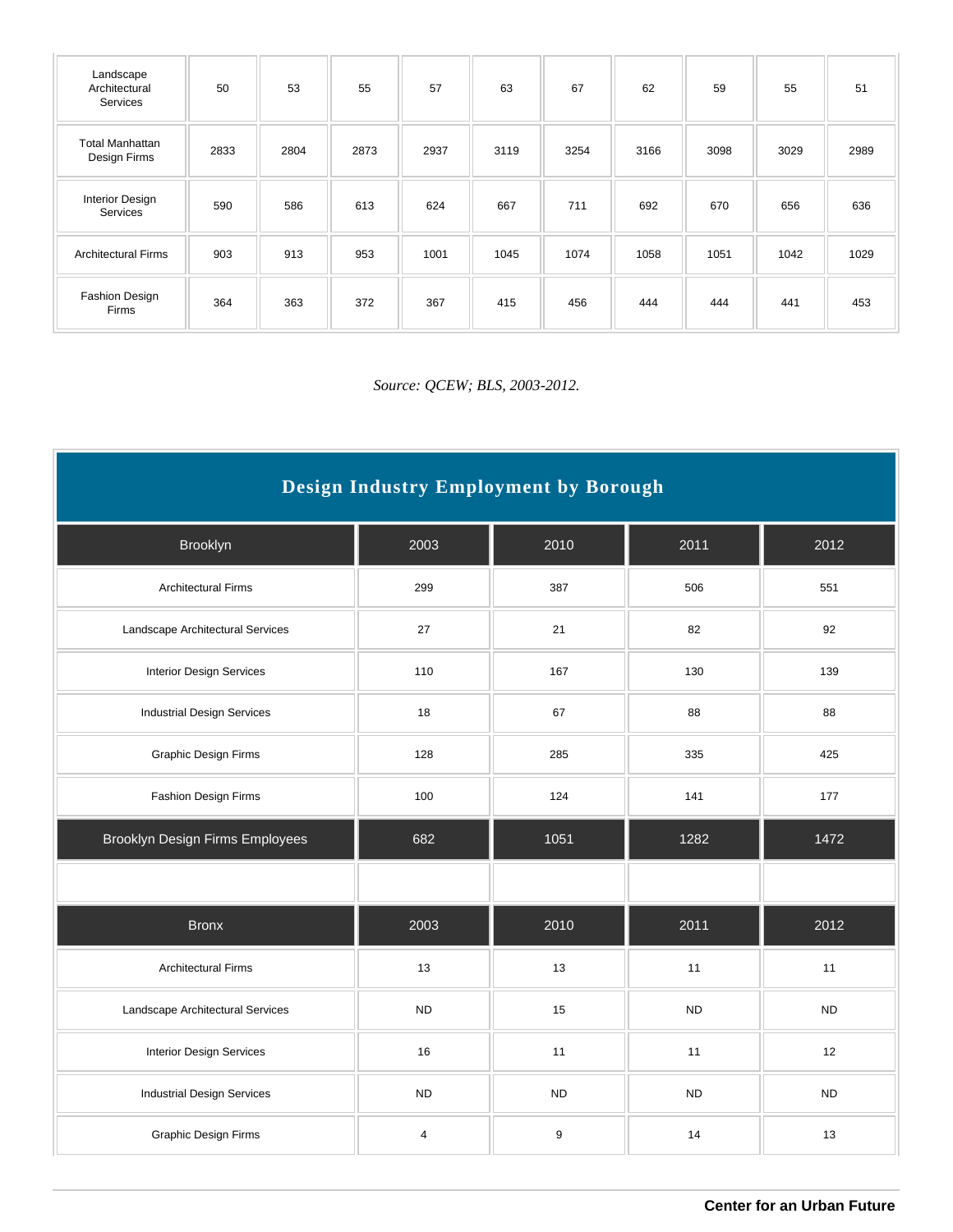| Fashion Design Firms                | ${\sf ND}$ | 16         | 11        | 10         |
|-------------------------------------|------------|------------|-----------|------------|
| <b>Bronx Design Firms Employees</b> | 33         | 64         | 47        | 46         |
|                                     |            |            |           |            |
| Queens                              | 2003       | 2010       | 2011      | 2012       |
| <b>Architectural Firms</b>          | 230        | 297        | 287       | 323        |
| Landscape Architectural Services    | <b>ND</b>  | 16         | 14        | 21         |
| Interior Design Services            | 116        | 129        | 138       | 178        |
| <b>Industrial Design Services</b>   | 18         | <b>ND</b>  | <b>ND</b> | ${\sf ND}$ |
| Graphic Design Firms                | 136        | 132        | 135       | 195        |
| Fashion Design Firms                | 44         | 48         | 74        | 68         |
| Queens Design Firms Employees       | 544        | 622        | 648       | 785        |
|                                     |            |            |           |            |
| Manhattan                           | 2003       | 2010       | 2011      | 2012       |
| <b>Architectural Firms</b>          | 9053       | 10396      | 10788     | 11406      |
| Landscape Architectural Services    | 330        | 346        | 304       | 323        |
| Interior Design Services            | 2134       | 2166       | 2255      | 2399       |
| <b>Industrial Design Services</b>   | 253        | 350        | 252       | 264        |
| Graphic Design Firms                | 4536       | 4260       | 4464      | 4317       |
| Fashion Design Firms                | 1904       | 2663       | 2563      | 2975       |
| Manhattan Design Firms Employees    | 18210      | 20181      | 20626     | 21684      |
|                                     |            |            |           |            |
| Staten Island                       | 2003       | 2010       | 2011      | 2012       |
| <b>Architectural Firms</b>          | 113        | $72\,$     | $74\,$    | 75         |
| Landscape Architectural Services    | ${\sf ND}$ | <b>ND</b>  | <b>ND</b> | ${\sf ND}$ |
| Interior Design Services            | 17         | 15         | 14        | $17$       |
| <b>Industrial Design Services</b>   | 16         | ${\sf ND}$ | <b>ND</b> | ${\sf ND}$ |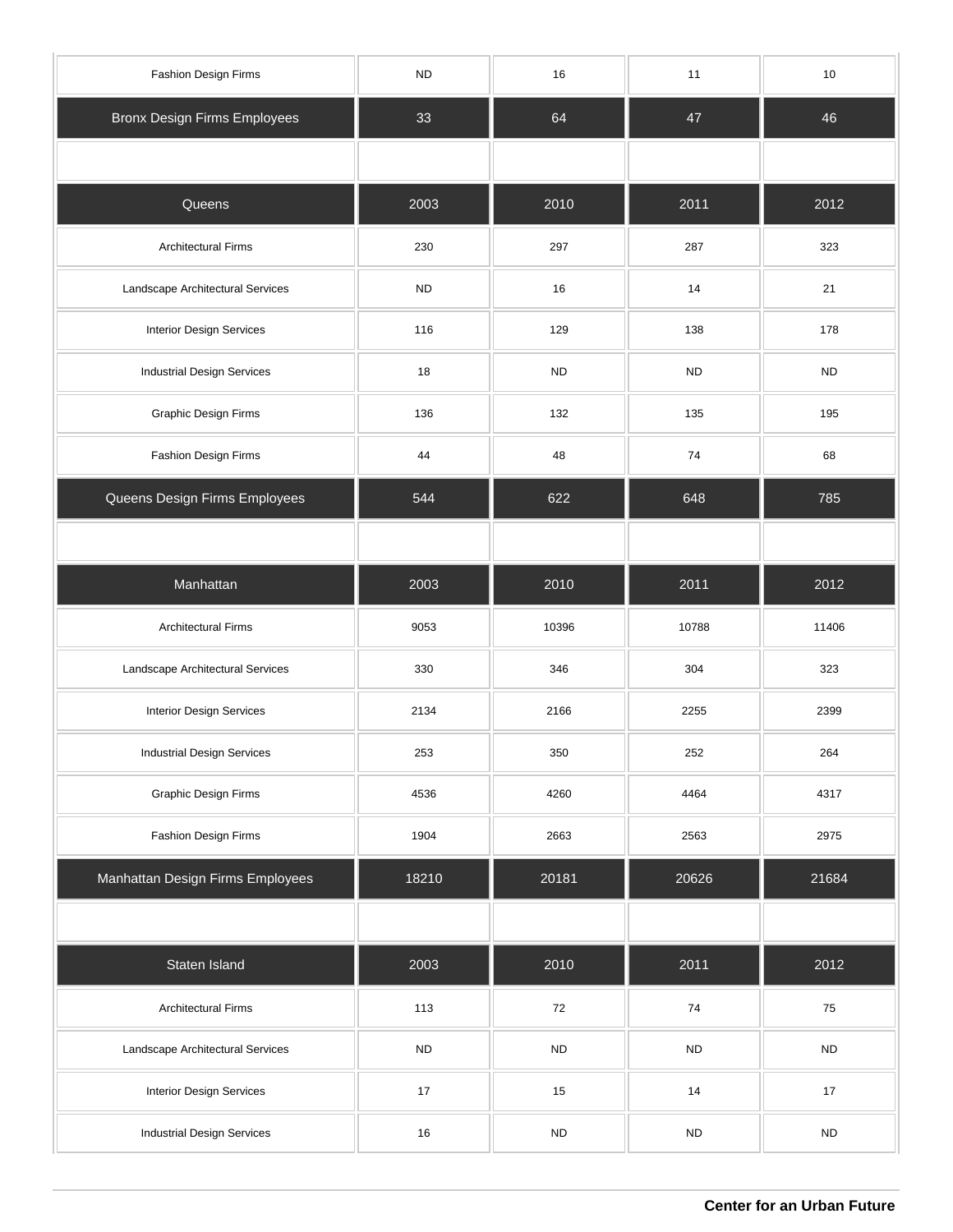| Graphic Design Firms                 | <b>ND</b> | 10        | <b>ND</b> | <b>ND</b> |
|--------------------------------------|-----------|-----------|-----------|-----------|
| Fashion Design Firms                 | <b>ND</b> | <b>ND</b> | 9         | <b>ND</b> |
| Staten Island Design Firms Employees | 146       | 97        | 97        | 92        |

Source: QCEW; BLS, 2003-2012. See Note 4.

### Notes

1. Because survey data was suppressed for select occupational categories in 2001, 2003, 2004 and 2011, an average of the year before and year after was used. For 2000, 2001, 2002 and 2003, an average of subsequent years was used for the 'Designers, All Other' category, since it was first introduced in 2004. Note also that the New York-White Plains-Wayne Metro Division definition changed slightly in 2005 to include three additional counties in New Jersey. Part of the increase between 2004 and 2005 should therefore be attributed to that change

2. Metro Division definitions are as follows: Boston (Boston-Quincy NECTA Division); Chicago (Chicago-Naperville-Joliet Metro Division); Dallas (Dallas-Plano-Irving Metro Division); Los Angeles (Los Angeles-Long Beach-Glendale Metro Division); Miami (Miami-Miami Beach-Kendall Metro Division); San Francisco (San Francisco-San Mateo-Redwood City Metro Division); Seattle (Seattle-Bellevue-Everett Metro Division).

3. County definitions are as follows: New York City (Bronx, Kings, Queens, New York, Richmond); Chicago (Cook); Dallas (Dallas); Los Angeles (Los Angeles); Miami (Miami-Dade); San Francisco (San Francisco); Seattle (King); Philadelphia (Philadelphia).

4. ND: Not Disclosable -- data did not meet BLS or State agency disclosure standards.

This data analysis was researched and written by David Giles and Xin Wang. Design by Ahmad Dowla.

General operating support for Center for an Urban Fu-ture has been provided by the Bernard F. and Alva B. Gimbel Foundation and Fund for the City of New York.

#### RELATED PRESS

#### [Creative class migrates deeper into Brooklyn, Qu](http://www.crainsnewyork.com/article/20140722/SMALLBIZ/140729964/creative-class-migrates-deeper-into-brooklyn-queens)eens

Crain's New York Business, by Eileen Zimmerman, July 22, 2014

#### [City's lead as design capital gro](http://www.crainsnewyork.com/article/20140508/ECONOMY/140509857/citys-lead-as-design-capital-grows)ws

Crain's New York Business, by Thornton McEnery, May 08, 2014

#### [Report: A designer boom in New Yo](http://www.capitalnewyork.com/article/city-hall/2014/05/8545050/report-designer-boom-new-york)rk

Capital New York, by Dana Rubinstein, May 08, 2014

# [New York City Houses the Most Design Firms in the Na](http://www.fashiontimes.com/articles/6718/20140509/new-york-city-houses-design-firms-nation.htm)tion